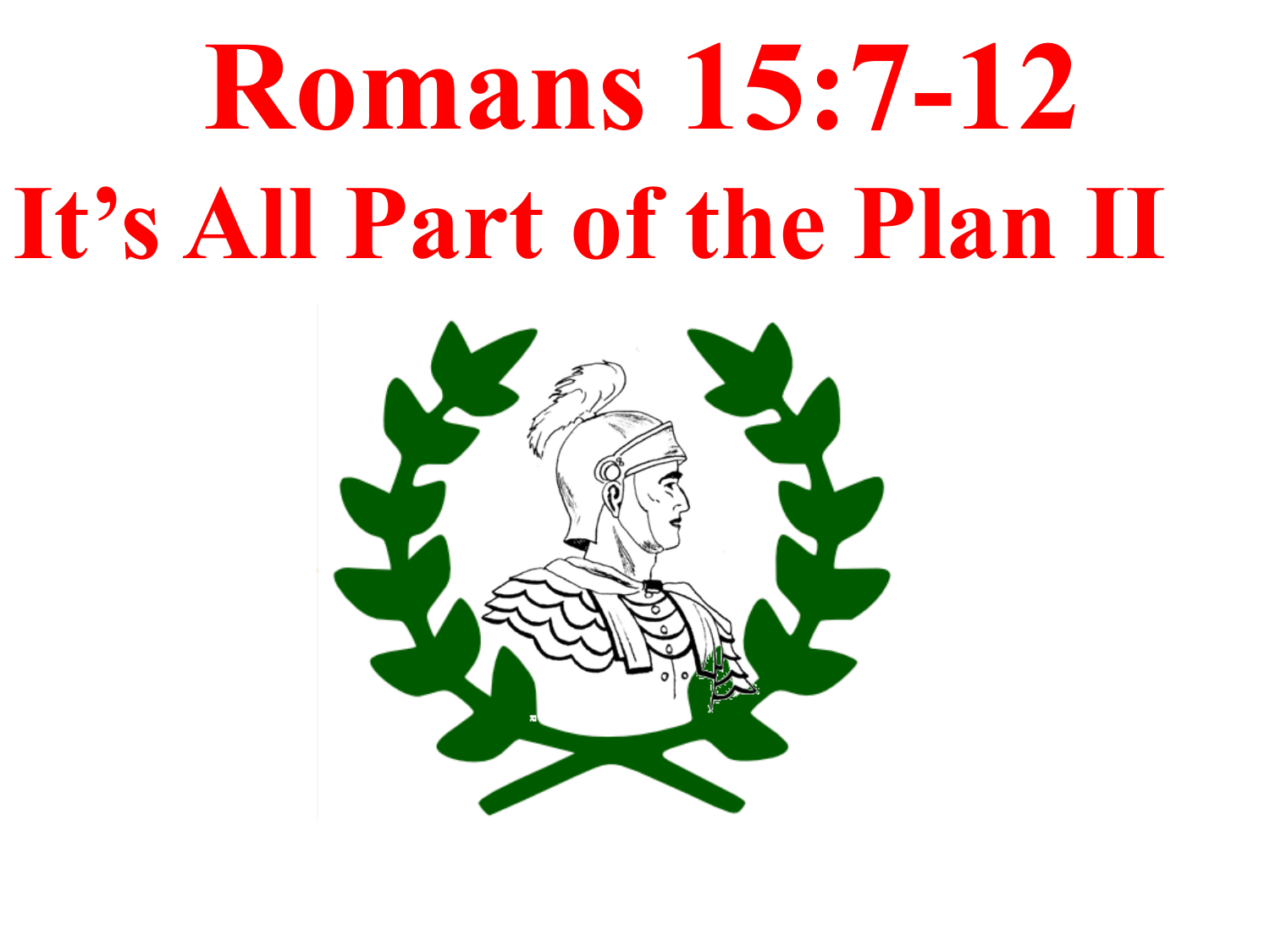- **Vs. 8**  Christ a servant of the Jews
	- A covenant/promise fulfilled confirmation that God keeps His word
	- The Divine ambition accomplished

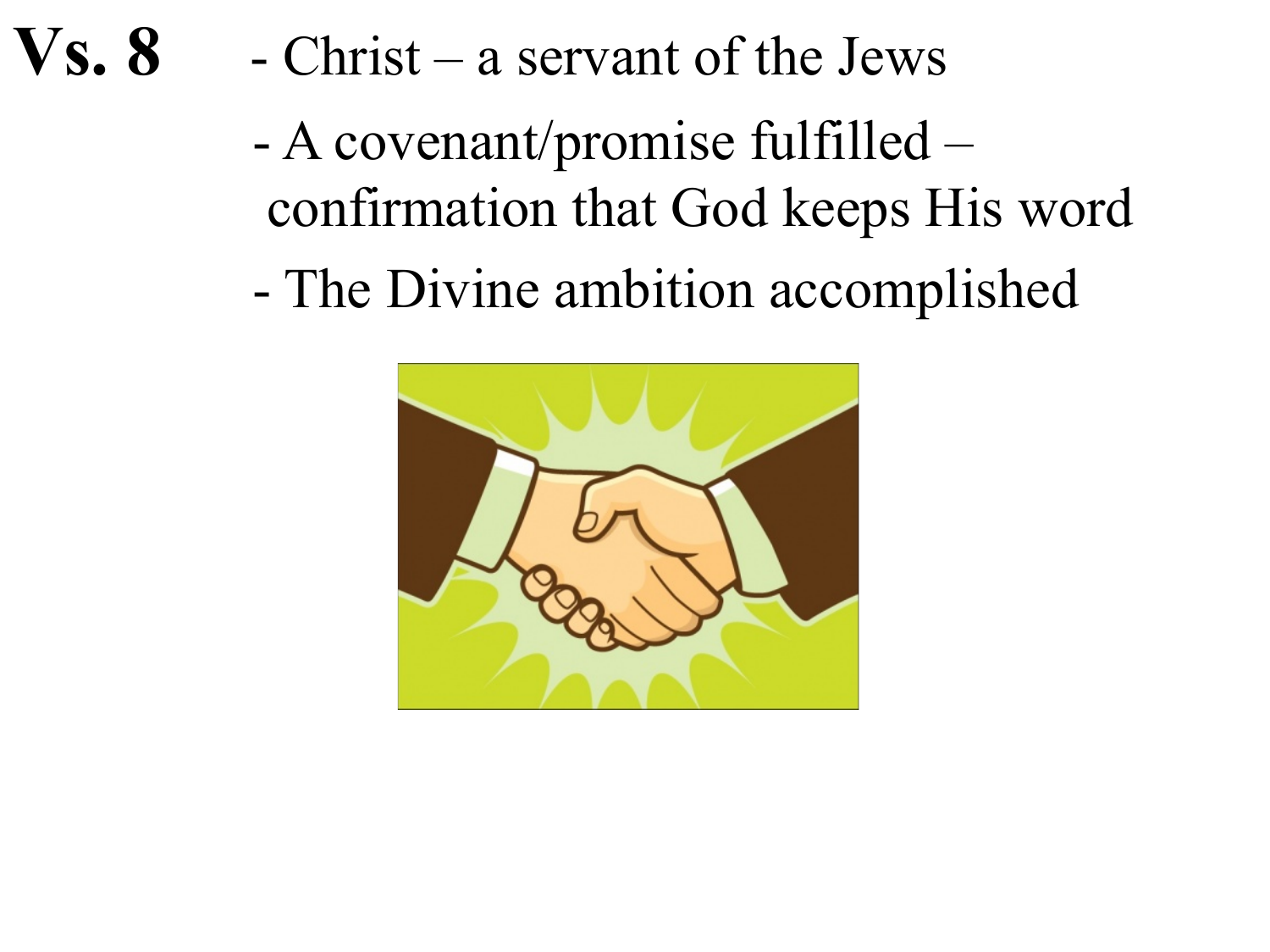- Paul's calling was to evangelize the people *OUTSIDE* the borders of Israel. He realized that God had called/ chosen/elected Israel to be the earthly vehicle through which He could reach out to the world!
- **[Ex. 19:5,6 – a kingdom of priests]**
- **[Rev. 1:6- another/the same kingdom of priests]**
- Paul was key in changing the understanding, the hearts, and the *direction* of the 12 original apostles!
- **[Acts 15:5-18]**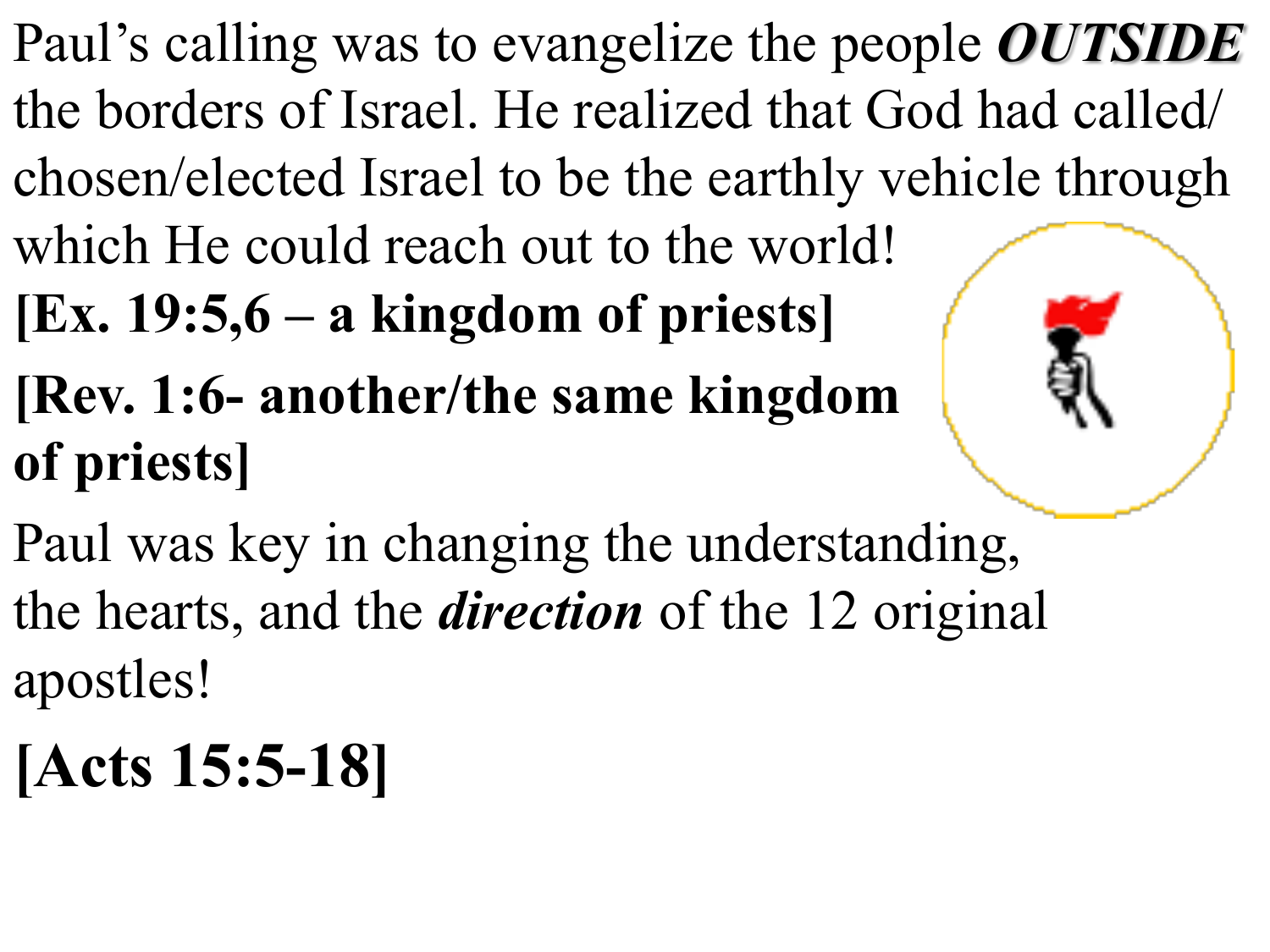$\triangleright$  God also used great miracles – **Ex.9:13-16**; Josh. 4:24; **Josh. 2:11**; Josh. 9:9,10; etc… etc…

- $\triangleright$  Prophets/preachers went to foreign lands or received foreigners – Joseph, Jonah, Elijah
- $\triangleright$  God had always held out His hands to foreigners **[Isa. 56:3,6-8]**

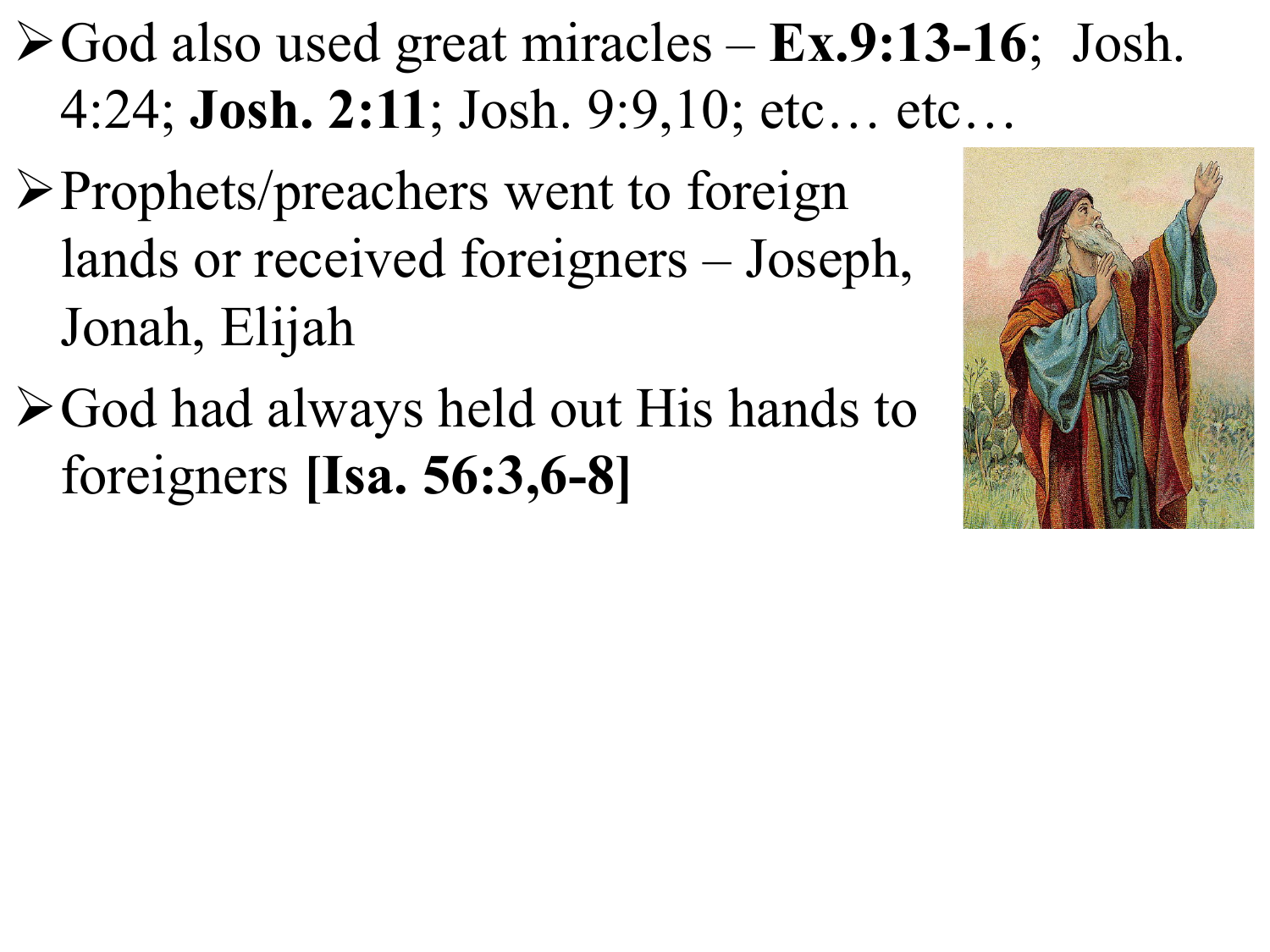For almost 1900 years before Christ, God's home base was in Israel but His target was *ALL* of humanity!

- But Israel had such a bunker mentality. They were self-
- focused. When they were doing poorly, spiritually (which was



most of the time) they couldn't care less!

## **[Matt. 21:33-43; 22:1-10]**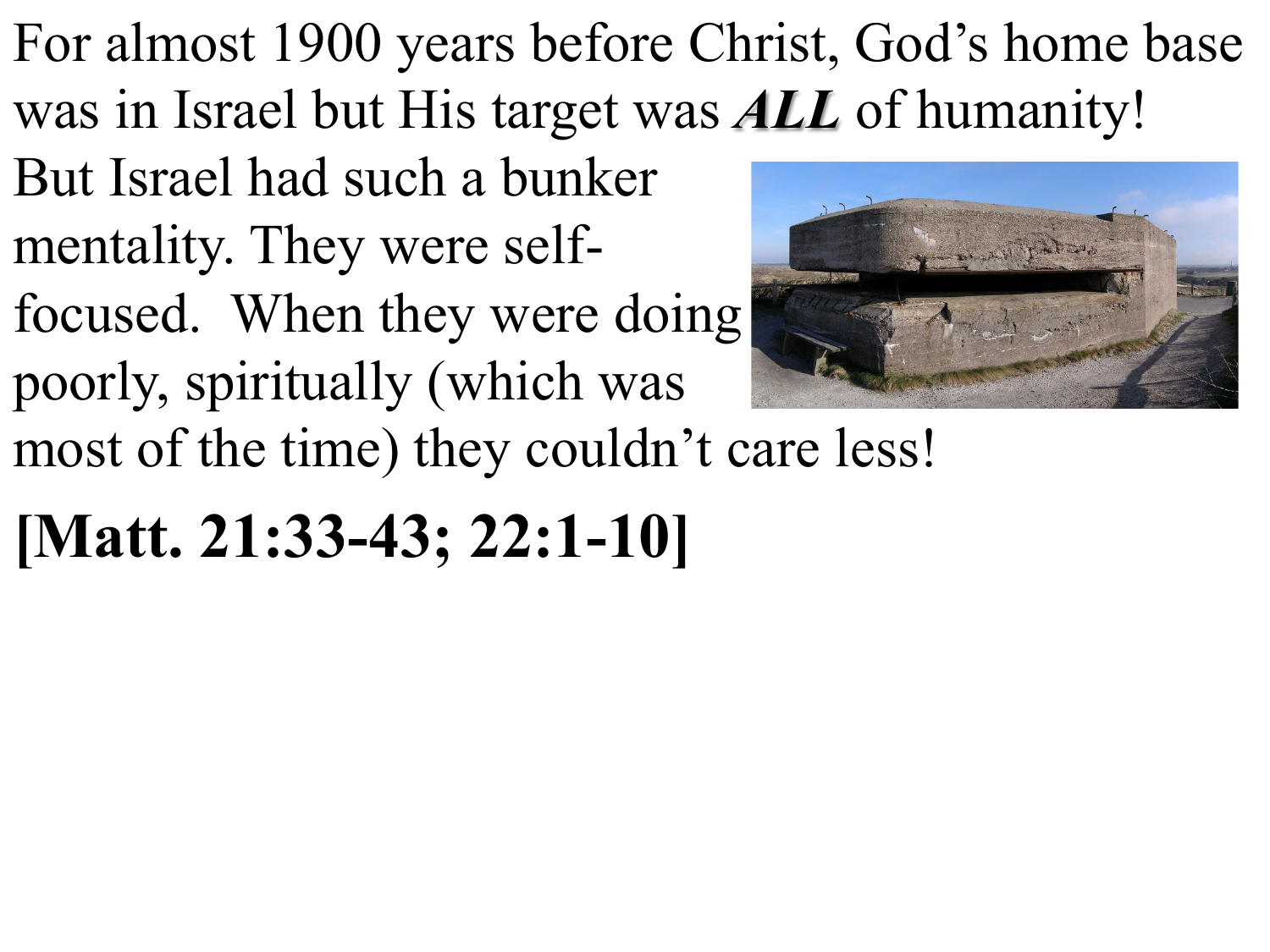## **Vs. 12**

"Root of Jesse" – (Jesse was David's father)

Abraham was the primary lineage. Then Judah, and later, Jesse (David), were the sub-lineages within Abraham.

The goal of all this was, of course, Jesus, born to be a purposeful redeemer sent by the Creator/God (**John 3:16**), to ultimately win and rule the hearts and minds of **a patchwork of the races**. Remember the song children's Sunday School song – "**Jesus** 



**loves the Little Children**"? The author got it very right! "**Red and yellow, black, and white, they are precious in His sight…!"**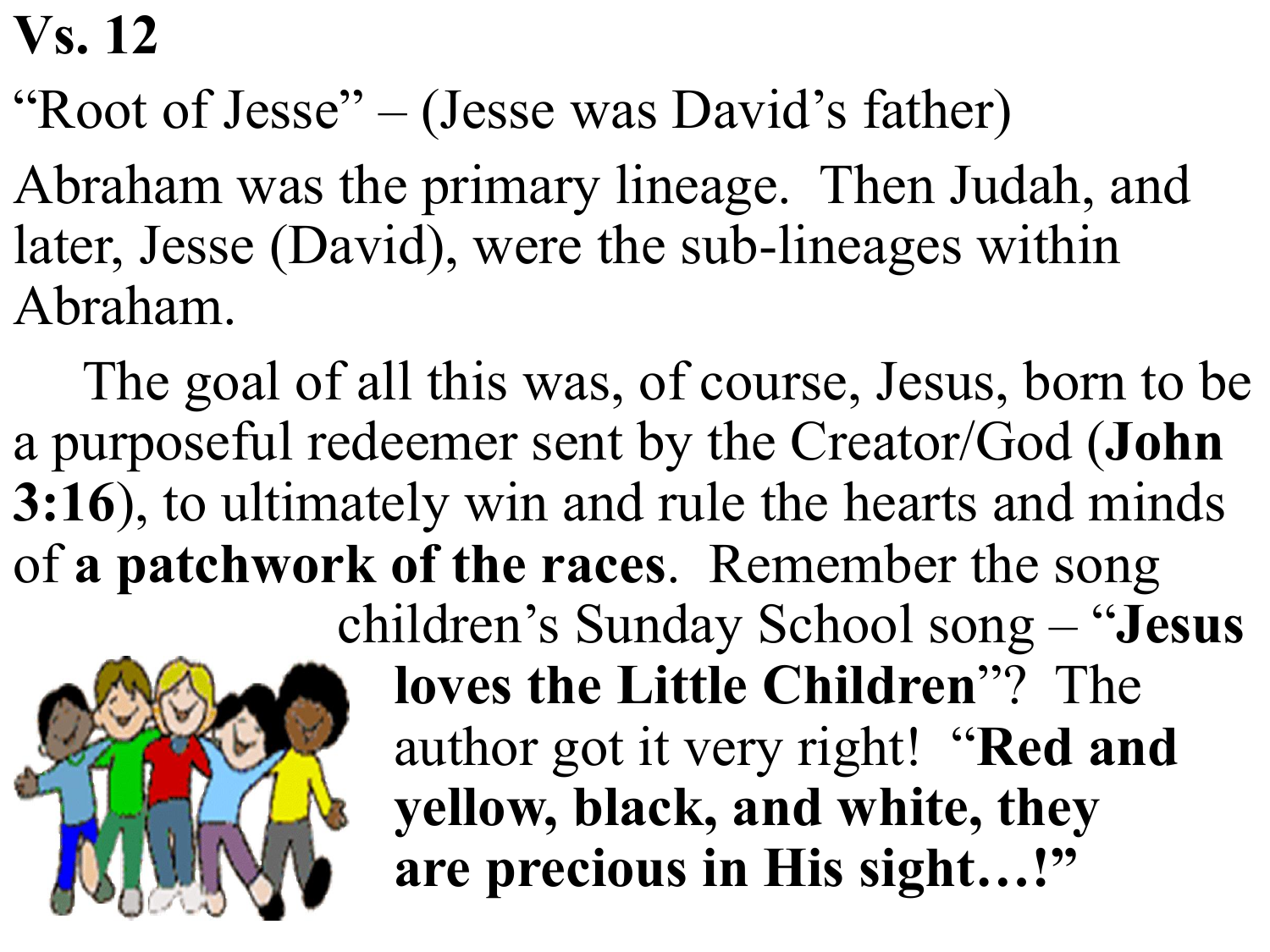During His 3-plus year ministry Jesus stayed in Israel and won Jewish believers and followers to Himself. He remained focused on Jewish people, branching out only occasionally. He was focused on building the Jewish foundation of His church. But upon that foundation there still remained walls to be built, and a roof.

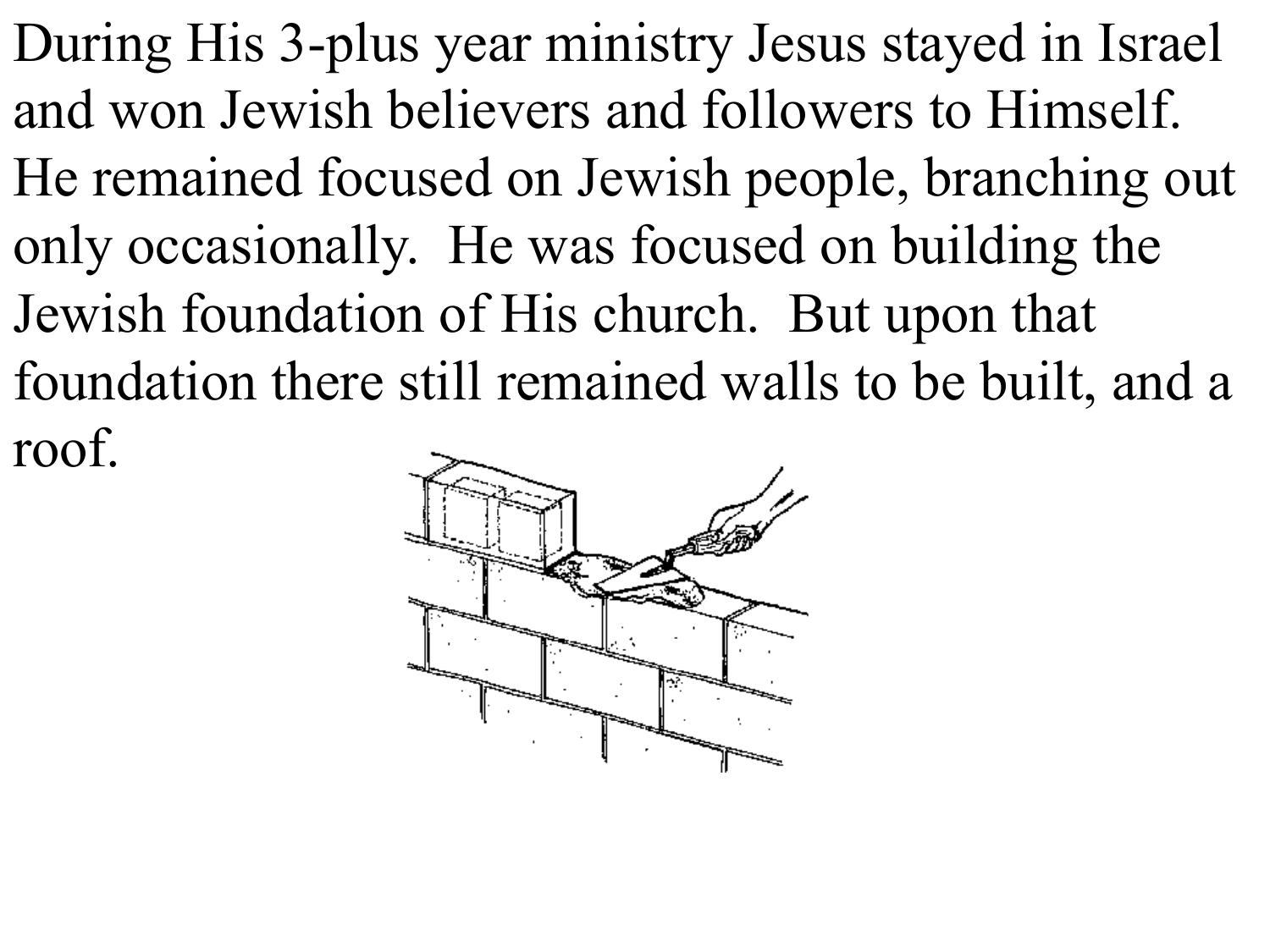The super structure of the church – that part which is build above the foundation – was being comprised of the people of the nations of the world – **the gentiles**. Even a well-built foundation without a building upon it is useless as it stands. Conversely, even a magnificent building without a foundation is unstable and will not last. The two racial parts of the church *needed each other* to form the living temple of God! They completed each other – because both were in the Divine

blueprint!

- **[Gal 5:14,15]**
- **[Eph. 2:14-22]!**